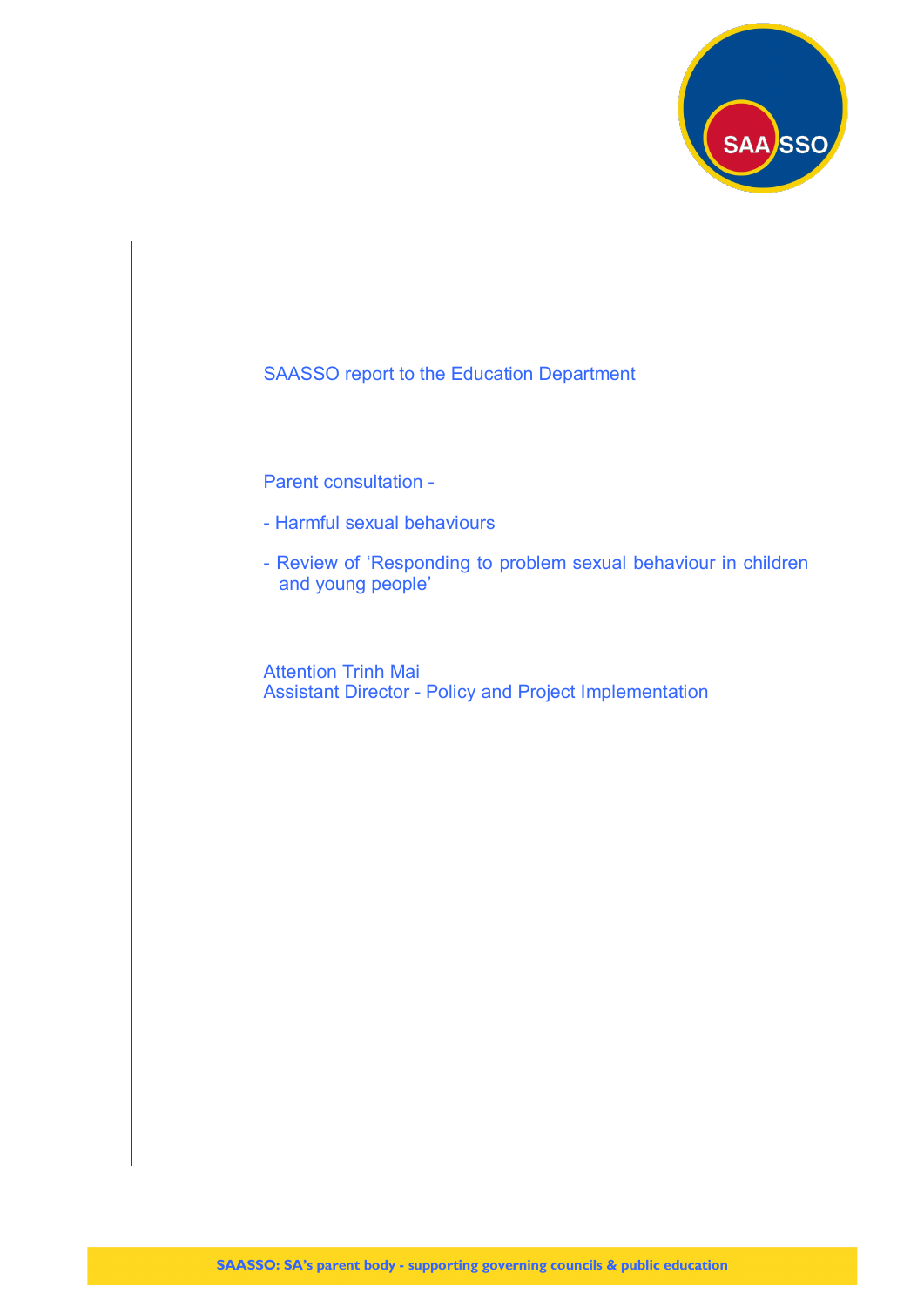

# **Background**

The Education Department's *Policy and Planning Implementation unit* approached SAASSO to provide parent feedback into the guidelines around harmful child on child sexual behaviours.

An administrative policy for this issue already exists: *Responding to problem sexual behaviour in children and young people - guidelines for staff in education and care settings (3rd edition, revised 2019).*

The department's agenda was to:

- 1. Review the current guidelines with parent feedback
- 2. Create two parent resources from the reviewed quidelines:
	- A resource for parents whose children are involved or witnesses to such a behaviour
	- A resource for the wider parent community.

Discussions between SAASSO, the department and Member for King; Paula Luethen MP, resulted in a plan to achieve these aims.

# **Plan**

The first stage was to ascertain what awareness parents had of the existing department policy or any school policy to deal with harmful child sexual behaviours and what features such a policy should contain.

It was determined the process would begin with a phone survey of parents, conducted by SAASSO, with questions agreed upon by the department and SAASSO.

It was also determined that follow-up focus groups, consisting of a selection of those parents surveyed may be scheduled to provide richer parent feedback into the creation of the two parent resources.

#### **The Survey**

The survey was conducted by SAASSO during October and November of 2020.

Parents from a total of 53 South Australian public schools were surveyed.

The survey was conducted on a commitment of absolute confidentiality and anonymity.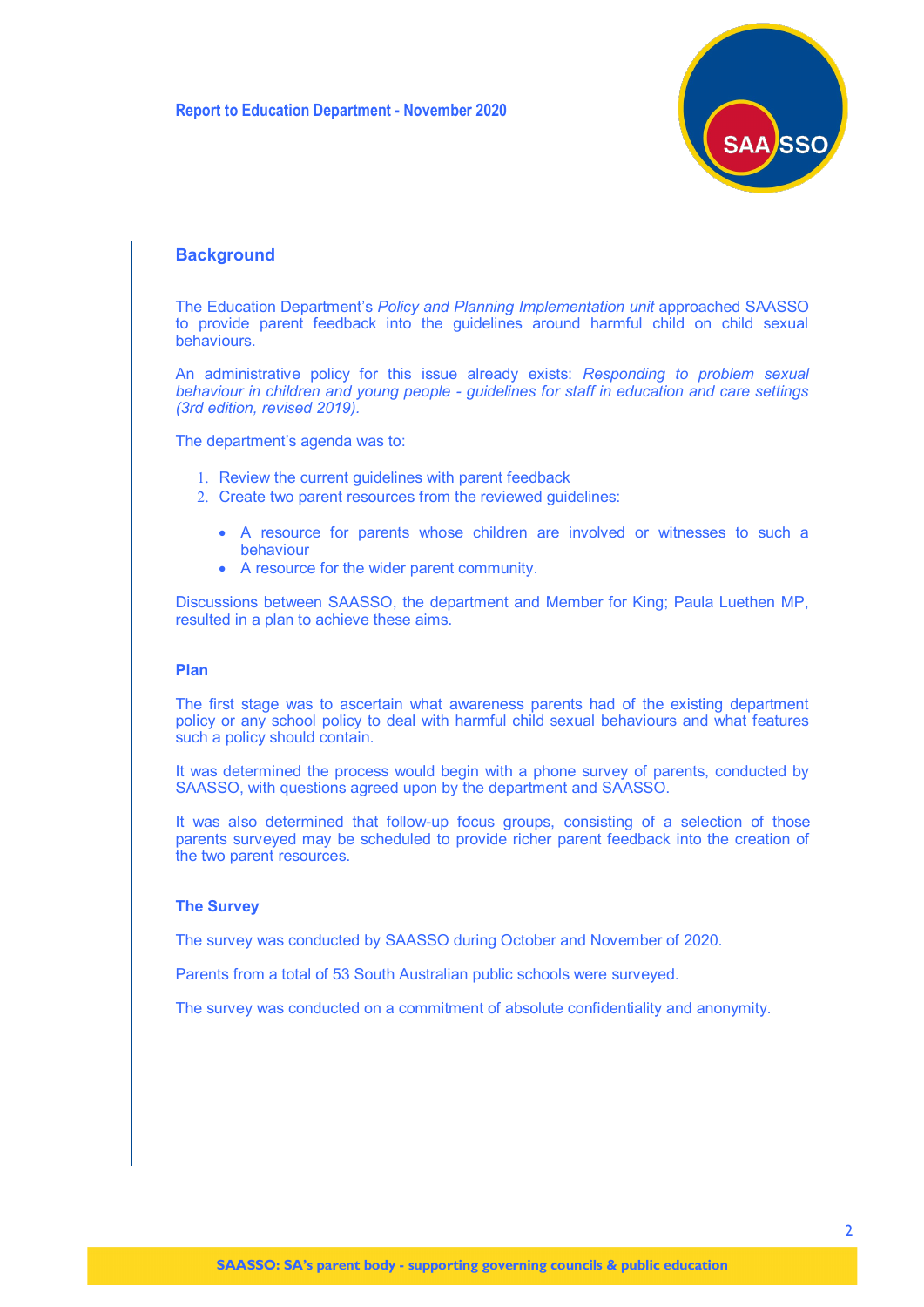

#### **Survey Respondents**

Parents from 53 public schools were surveyed.

Of these:

- 38 were metropolitan schools
- 15 were regional schools
- 35 were primary schools
- 10 were secondary schools
- 4 were special education schools
- 4 were combined primary / secondary schools

Most parents were active or former members of Governing Councils.

#### **Survey Questions**

The SAASSO survey posed 7 questions to parents:

**Q1**. Are you aware of any policies your school has about keeping children safe from the sexual behaviour of other children? For example, are there any guidelines or student rules that specifically mention sexual behaviour?

**Q2**. If such an incident were to happen, what information do you think should be provided to the parents of the children involved?

**Q3**. What about the parent community in general?

**Q4**. Are you aware of any such incident happening at your school?

- Were your children involved?
- What do you think of how it was handled (incident or communication)?
- What was handled well?
- What could have been handled better?

**Q5**. Have you heard of a document named; '*Responding To Problem Sexual Behaviour In Children And Young People'* (it was clarified that this was a department document)?

**Q6**. How would you rate (out of ten) your school administration's communication with you (it was clarified that this was the general school administration efforts, not information specifically related to their child)?

**Q7**. Would you be interested in being part of a focus group to discuss this?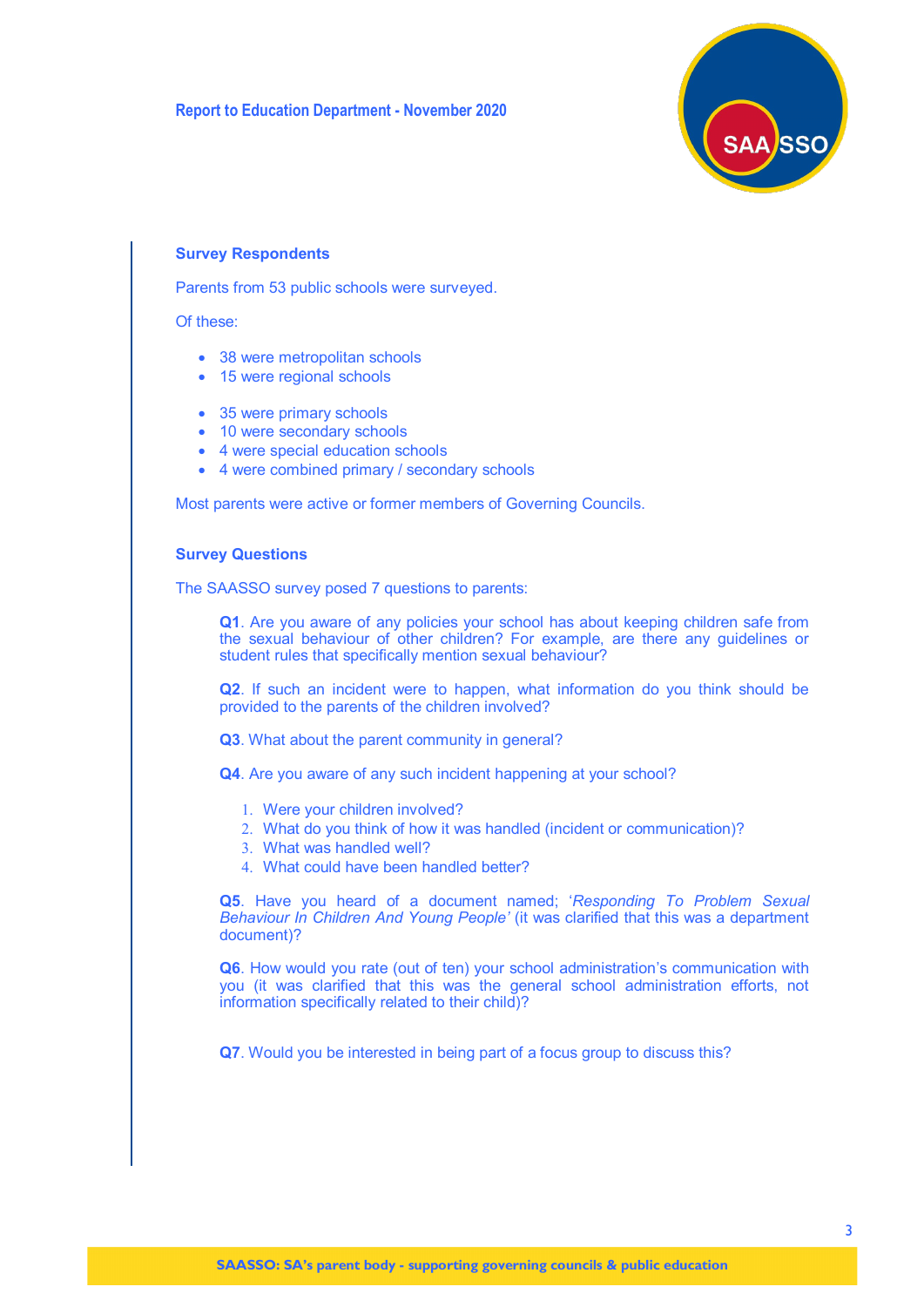

#### **Survey Results Summary**

Given the nature of the some of the questions, much of the data is qualitative.

Achieving the 53 responses often took multiple efforts to make contact. It should be noted, however, that the majority of parents were positive in their communications, pleased to share their experiences and opinions with SAASSO and pleased the department was working with SAASSO.

Most were also keen to be part of the process. This is reflected in the fact that 38 of the 53 participants said they would like to be part of a focus group - most of those who were unwilling, were influenced by distance or busy family lives.

Calls frequently ran considerably longer than the few minutes we anticipated - with the resulting conversations often covering a range of topics beyond the scope of the survey.

Parents agreed the survey topic is important and one for which schools need clear and consistent policy; informed by parent input.

Given the nature of the survey, many parents mentioned their school's bullying policy. While most were definitely aware of a policy, few were familiar with it, knew if they had ever actually seen it, unclear on where they would obtain a copy and unsure if their Governing Council had a role in its development - concerning, given all SA schools reviewed their policies in 2019. This may also reinforce the need for clearer, parent-friendly policy resources. It may also reflect other surveys which have brought into question how well the policies are being implemented.

As most respondents serve on their school's Governing Council - many were surprised (and more than a few disappointed) this was the first they were hearing of a specific policy their school should have regarding child sexual behaviour. They expressed a clear intent to raise this matter with their Governing Council.

The most common sentiment expressed was that schools need to be more proactive in such areas - many explaining that it often requires significant and repeated complaints for issues like this to be dealt with.

Parents believed that child sexual behaviour is a topic that should be discussed from enrolment; with information included in enrolment packs as it is with bullying and IT use and that this should continue throughout the school journey and not be hurriedly discussed when an incident occurs.

Many parents highlighted the need for parents to be provided with resources to discuss child sexual behaviour with their children, take home modules, that would link to activities they already discuss at school (e.g. The safe hand, where children list 5 people on their hand that they would feel safe talking too).

Many parents said they would like a 'follow up' or 'check in' somewhere down the track, after the incident has happened and been dealt with, so they can gauge how their child is tracking after and identified any need for further support or intervention.

Parents also asked what professional services would be provided to children who are involved in a serious incident.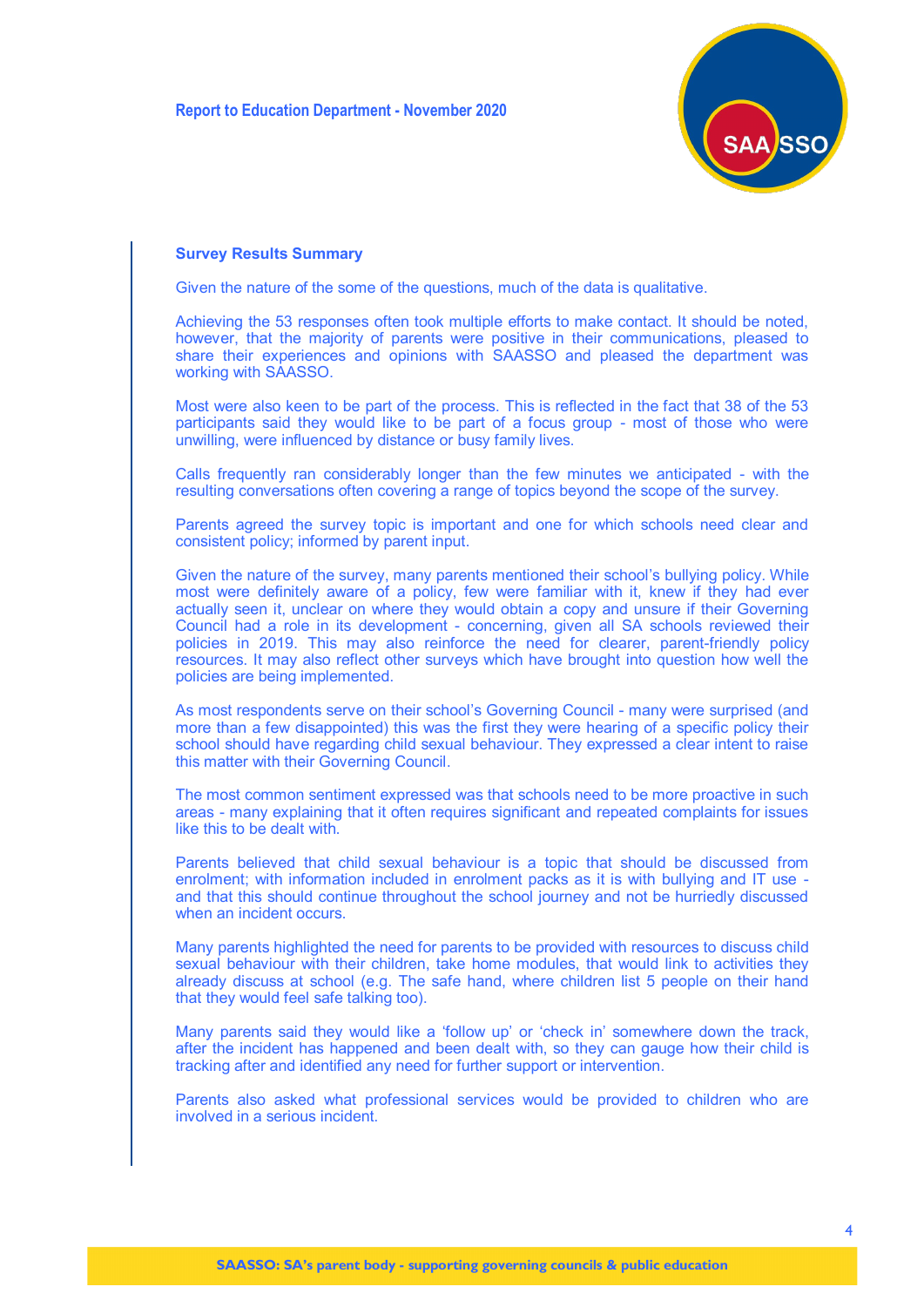

*Q1. Are you aware of any policies your school has about keeping children safe from the sexual behaviour of other children?*

- 43 of the 53 respondents stated that they had not seen and were not aware of any such policy.
- 5 respondents stated their school had a policy specific to keeping children safe from the sexual behaviour of other children.
- 3 believed there is something relevant in place in their school, but were not certain or had not seen it.
- 2 respondents said it was on the agenda.

*Q2. If such an incident were to happen, what information do you think should be provided to the parents of the children involved?*

The most common response (34 out of 53) was that parents should know or have a role in determining what will be done.

Overall, most felt that the parents of those involved should be immediately informed and fulldisclosure be the policy. A number of parents expressed the need for privacy, however, and few expressed interest in expulsion or retribution - though they were adamant that they want the matter dealt in a way that protects the victim.

Another comment made by parents during discussion, was that parents of those involved should know rights and what actions are expected of them.

**Parents were clear they would want something done, in a timely manner, with the school administration being proactive.**

### *Q3. What about the parent community in general?*

Parents responded thoughtfully; acknowledging the sensitivity of the issue. Words such as 'tricky', 'hard', 'problematic', and 'depends' were commonly used.

Parents weighed the right of parents to know what is happening in their school against the importance of not creating panic or hysteria. However, a number also cited the need to head off gossip circulated by the school grapevine.

As with question 2, the need to protect the identities of those involved was paramount. The consensus opinion was that the information to be shared with the school community should depend on the severity of the incident.

Other factors influencing the level of disclosure included, primary / secondary school, regional / metropolitan and the age of the children involved.

A significant number of parents suggested a consistent scale be used to determine what information is shared with the school community.

**Again, as with question 2, parents were clear that as important as the details provided to them, was the confidence that action was / is being taken.**